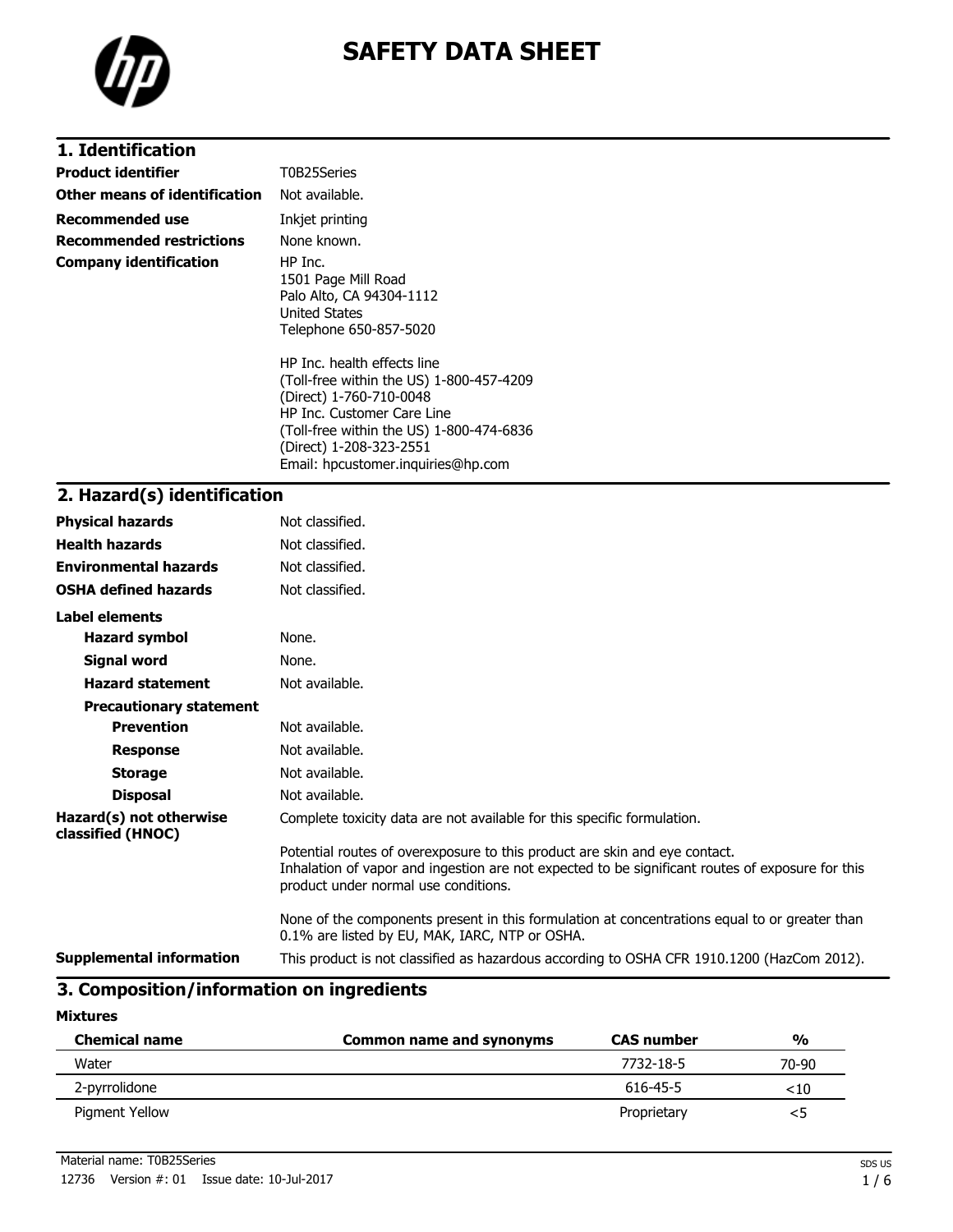| <b>Composition comments</b> | This ink supply contains an aqueous ink formulation.<br>This product has been evaluated using criteria specified in 29 CFR 1910.1200 (Hazard<br>Communication Standard). |
|-----------------------------|--------------------------------------------------------------------------------------------------------------------------------------------------------------------------|
| 4. First-aid measures       |                                                                                                                                                                          |
| <b>Inhalation</b>           | Move to fresh air. If symptoms persist, get medical attention.                                                                                                           |

|                                                                 | riove to fresh all. If symptoms persist, yet mealear attention.                                                                                                                                    |
|-----------------------------------------------------------------|----------------------------------------------------------------------------------------------------------------------------------------------------------------------------------------------------|
| <b>Skin contact</b>                                             | Wash affected areas thoroughly with mild soap and water. Get medical attention if irritation<br>develops or persists.                                                                              |
| Eye contact                                                     | Do not rub eyes. Immediately flush with large amounts of clean, warm water (low pressure) for at<br>least 15 minutes or until particles are removed. If irritation persists get medical attention. |
| <b>Ingestion</b>                                                | If ingestion of a large amount does occur, seek medical attention.                                                                                                                                 |
| <b>Most important</b><br>symptoms/effects, acute and<br>delayed | Not available.                                                                                                                                                                                     |

#### **5. Fire-fighting measures**

| Suitable extinguishing media                                               | Dry chemical, CO2, water spray or regular foam. |
|----------------------------------------------------------------------------|-------------------------------------------------|
| Unsuitable extinguishing<br>media                                          | None known.                                     |
| <b>Specific hazards arising from</b><br>the chemical                       | Not applicable.                                 |
| <b>Special protective equipment</b><br>and precautions for<br>firefighters | Not available.                                  |
| <b>Specific methods</b>                                                    | None established.                               |
| 6. Accidental release measures                                             |                                                 |
|                                                                            |                                                 |

#### **Personal precautions, protective equipment and emergency procedures** Wear appropriate personal protective equipment. **Methods and materials for containment and cleaning up** Dike the spilled material, where this is possible. Absorb with inert absorbent such as dry clay, sand or diatomaceous earth, commercial sorbents, or recover using pumps. **Environmental precautions** Do not let product enter drains. Do not flush into surface water or sanitary sewer system.

# **7. Handling and storage**

| <b>Precautions for safe handling</b>                                      | Avoid contact with skin, eyes and clothing.                               |
|---------------------------------------------------------------------------|---------------------------------------------------------------------------|
| Conditions for safe storage,<br>including any<br><b>incompatibilities</b> | Keep out of the reach of children. Keep away from excessive heat or cold. |

#### **8. Exposure controls/personal protection**

| <b>Occupational exposure limits</b>        | No exposure limits noted for ingredient(s).                            |
|--------------------------------------------|------------------------------------------------------------------------|
| <b>Biological limit values</b>             | No biological exposure limits noted for the ingredient(s).             |
| <b>Exposure guidelines</b>                 | Exposure limits have not been established for this product.            |
| <b>Appropriate engineering</b><br>controls | Use in a well ventilated area.                                         |
|                                            | Individual protection measures, such as personal protective equipment  |
| Eye/face protection                        | Not available.                                                         |
| <b>Skin protection</b>                     |                                                                        |
| <b>Hand protection</b>                     | Not available.                                                         |
| <b>Other</b>                               | Not available.                                                         |
| <b>Respiratory protection</b>              | Not available.                                                         |
| <b>Thermal hazards</b>                     | Not available.                                                         |
| <b>General hygiene</b><br>considerations   | Handle in accordance with good industrial hygiene and safety practice. |

## **9. Physical and chemical properties**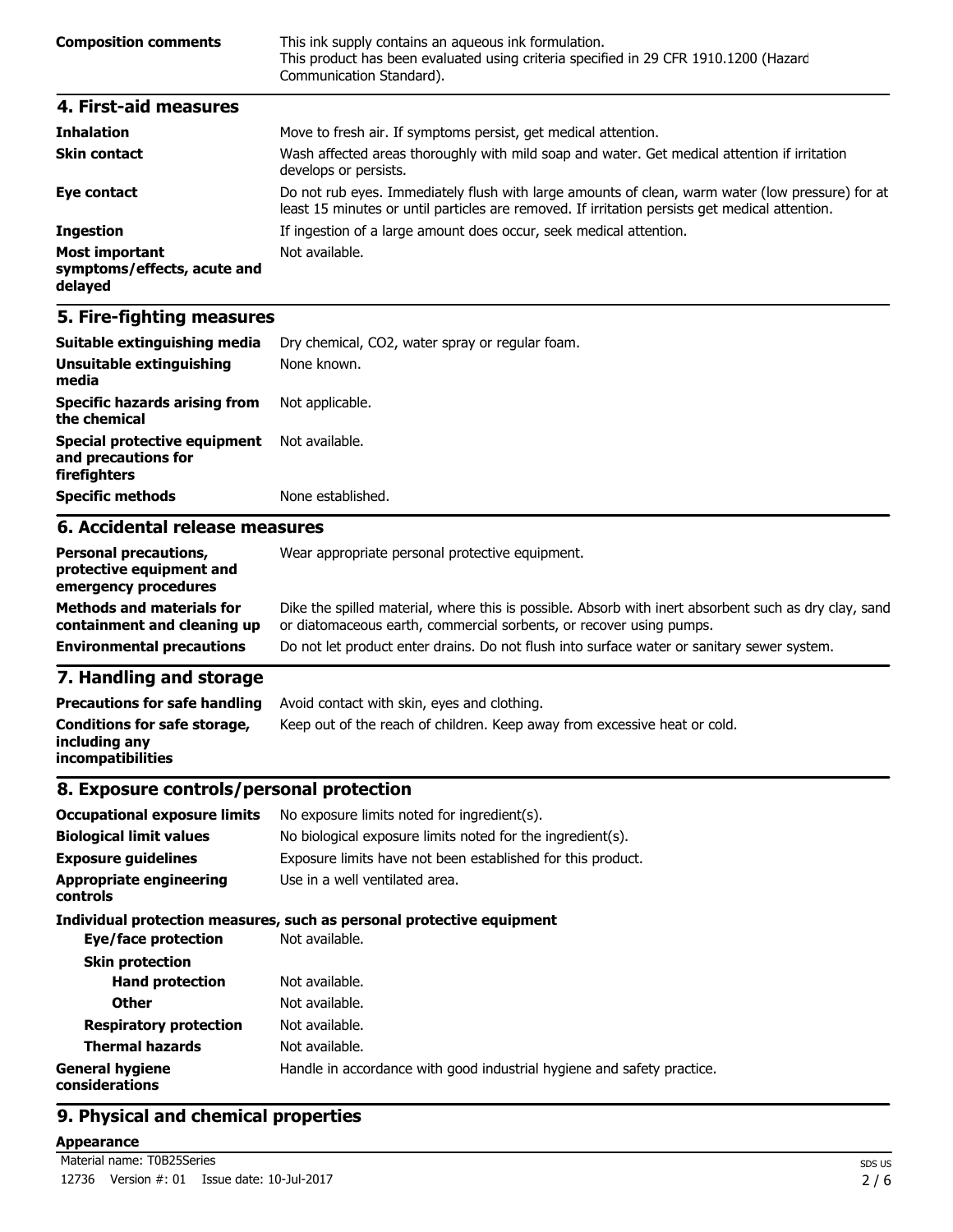| <b>Physical state</b>                               | Not available.                                            |
|-----------------------------------------------------|-----------------------------------------------------------|
| <b>Color</b>                                        | Yellow                                                    |
| Odor                                                | Not available.                                            |
| <b>Odor threshold</b>                               | Not available.                                            |
| рH                                                  | $9 - 9.6$                                                 |
| <b>Melting point/freezing point</b>                 | Not available.                                            |
| <b>Initial boiling point and</b><br>boiling range   | Not available.                                            |
| <b>Flash point</b>                                  | $>$ 230.0 °F ( $>$ 110.0 °C) Pensky-Martens Closed Cup    |
| <b>Evaporation rate</b>                             | Not available.                                            |
| <b>Flammability (solid, gas)</b>                    | Not available.                                            |
| <b>Upper/lower flammability or explosive limits</b> |                                                           |
| <b>Flammability limit - lower</b><br>(%)            | Not available.                                            |
| <b>Flammability limit -</b><br>upper $(% )$         | Not available.                                            |
| <b>Explosive limit - lower</b><br>(%)               | Not available.                                            |
| <b>Explosive limit - upper</b><br>(9/6)             | Not available.                                            |
| <b>Vapor pressure</b>                               | Not available.                                            |
| Solubility(ies)                                     |                                                           |
| <b>Solubility (water)</b>                           | Not available.                                            |
| <b>Partition coefficient</b><br>(n-octanol/water)   | Not available.                                            |
| <b>Auto-ignition temperature</b>                    | Not available.                                            |
| <b>Decomposition temperature</b>                    | Not available.                                            |
| <b>Viscosity</b>                                    | Not available.                                            |
| <b>Other information</b>                            | For other VOC regulatory data/information see Section 15. |
| VOC (Weight %)                                      | 205 g/l                                                   |

# **10. Stability and reactivity**

| <b>Reactivity</b>                            | Not available.                                                                                                                                   |
|----------------------------------------------|--------------------------------------------------------------------------------------------------------------------------------------------------|
| <b>Chemical stability</b>                    | Stable under recommended storage conditions.                                                                                                     |
| <b>Possibility of hazardous</b><br>reactions | Will not occur.                                                                                                                                  |
| <b>Conditions to avoid</b>                   | Not available.                                                                                                                                   |
| <b>Incompatible materials</b>                | Incompatible with strong bases and oxidizing agents.                                                                                             |
| <b>Hazardous decomposition</b><br>products   | Upon decomposition, this product may yield gaseous nitrogen oxides, carbon monoxide, carbon<br>dioxide and/or low molecular weight hydrocarbons. |

# **11. Toxicological information**

| Symptoms related to the<br>physical, chemical and<br>toxicological characteristics | Not available.                                                    |
|------------------------------------------------------------------------------------|-------------------------------------------------------------------|
| <b>Information on toxicological effects</b>                                        |                                                                   |
| <b>Acute toxicity</b>                                                              | Based on available data, the classification criteria are not met. |
| <b>Skin corrosion/irritation</b>                                                   | Based on available data, the classification criteria are not met. |
| Serious eye damage/eye<br><i>irritation</i>                                        | Based on available data, the classification criteria are not met. |
| Respiratory or skin sensitization                                                  |                                                                   |

| Respiratory or skin sensitization |
|-----------------------------------|
|-----------------------------------|

| <b>Respiratory sensitization</b> | Based on available data, the classification criteria are not met. |
|----------------------------------|-------------------------------------------------------------------|
| <b>Skin sensitization</b>        | Based on available data, the classification criteria are not met. |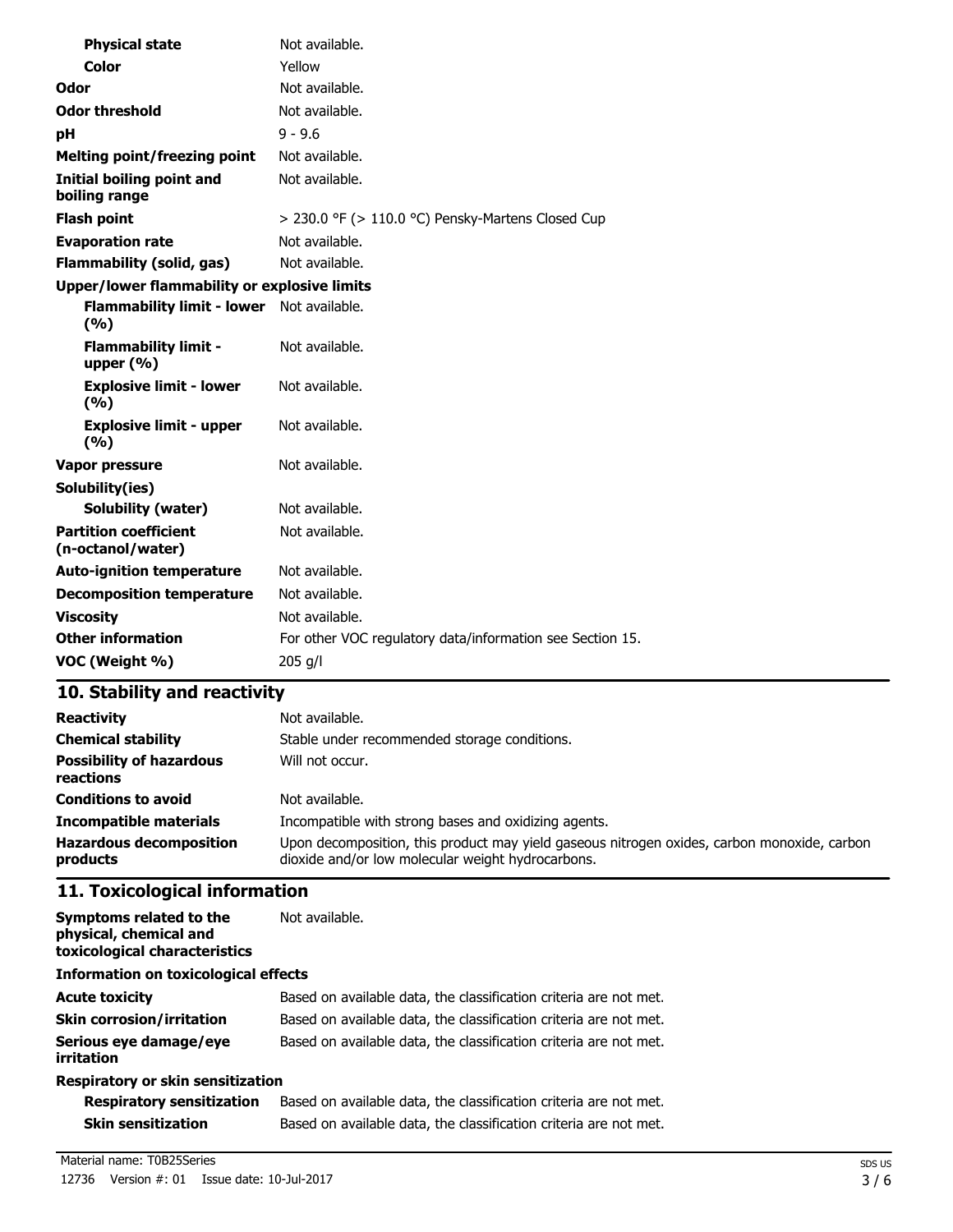| <b>Germ cell mutagenicity</b>                                      |                                                                                                                                                                                                                                                                                  |                                                                                                                                        |                      |  |
|--------------------------------------------------------------------|----------------------------------------------------------------------------------------------------------------------------------------------------------------------------------------------------------------------------------------------------------------------------------|----------------------------------------------------------------------------------------------------------------------------------------|----------------------|--|
| Carcinogenicity                                                    |                                                                                                                                                                                                                                                                                  | Based on available data, the classification criteria are not met.                                                                      |                      |  |
| <b>Reproductive toxicity</b>                                       |                                                                                                                                                                                                                                                                                  | Based on available data, the classification criteria are not met.<br>Based on available data, the classification criteria are not met. |                      |  |
|                                                                    |                                                                                                                                                                                                                                                                                  |                                                                                                                                        |                      |  |
| <b>Specific target organ toxicity</b><br>- single exposure         | Based on available data, the classification criteria are not met.<br>Based on available data, the classification criteria are not met.                                                                                                                                           |                                                                                                                                        |                      |  |
| <b>Specific target organ toxicity</b><br>- repeated exposure       |                                                                                                                                                                                                                                                                                  |                                                                                                                                        |                      |  |
| <b>Aspiration hazard</b>                                           |                                                                                                                                                                                                                                                                                  | Based on available data, the classification criteria are not met.                                                                      |                      |  |
| <b>Further information</b>                                         | Complete toxicity data are not available for this specific formulation<br>Refer to Section 2 for potential health effects and Section 4 for first aid measures.                                                                                                                  |                                                                                                                                        |                      |  |
| <b>Components</b>                                                  | <b>Species</b>                                                                                                                                                                                                                                                                   |                                                                                                                                        | <b>Test Results</b>  |  |
| 2-pyrrolidone (CAS 616-45-5)                                       |                                                                                                                                                                                                                                                                                  |                                                                                                                                        |                      |  |
| <b>Acute</b>                                                       |                                                                                                                                                                                                                                                                                  |                                                                                                                                        |                      |  |
| Oral                                                               |                                                                                                                                                                                                                                                                                  |                                                                                                                                        |                      |  |
| LD50                                                               | Guinea pig                                                                                                                                                                                                                                                                       |                                                                                                                                        | 6500 mg/kg           |  |
|                                                                    | Rat                                                                                                                                                                                                                                                                              |                                                                                                                                        | 6500 mg/kg           |  |
| 12. Ecological information                                         |                                                                                                                                                                                                                                                                                  |                                                                                                                                        |                      |  |
| <b>Aquatic toxicity</b>                                            | No information available.                                                                                                                                                                                                                                                        |                                                                                                                                        |                      |  |
| <b>Ecotoxicity</b>                                                 |                                                                                                                                                                                                                                                                                  |                                                                                                                                        |                      |  |
| <b>Components</b>                                                  |                                                                                                                                                                                                                                                                                  | <b>Species</b>                                                                                                                         | <b>Test Results</b>  |  |
| 2-pyrrolidone (CAS 616-45-5)                                       |                                                                                                                                                                                                                                                                                  |                                                                                                                                        |                      |  |
| <b>Aquatic</b>                                                     |                                                                                                                                                                                                                                                                                  |                                                                                                                                        |                      |  |
| Crustacea                                                          | <b>EC50</b>                                                                                                                                                                                                                                                                      | Water flea (Daphnia pulex)                                                                                                             | 13.21 mg/l, 48 hours |  |
| <b>Persistence and degradability</b>                               | Not available.                                                                                                                                                                                                                                                                   |                                                                                                                                        |                      |  |
| <b>Bioaccumulative potential</b>                                   | Not available.                                                                                                                                                                                                                                                                   |                                                                                                                                        |                      |  |
|                                                                    |                                                                                                                                                                                                                                                                                  |                                                                                                                                        |                      |  |
| Partition coefficient n-octanol / water (log Kow)<br>2-pyrrolidone |                                                                                                                                                                                                                                                                                  | $-0.85$                                                                                                                                |                      |  |
| <b>Mobility in soil</b>                                            | Not available.                                                                                                                                                                                                                                                                   |                                                                                                                                        |                      |  |
| <b>Other adverse effects</b>                                       | Not available.                                                                                                                                                                                                                                                                   |                                                                                                                                        |                      |  |
| 13. Disposal considerations                                        |                                                                                                                                                                                                                                                                                  |                                                                                                                                        |                      |  |
|                                                                    |                                                                                                                                                                                                                                                                                  |                                                                                                                                        |                      |  |
| <b>Disposal instructions</b>                                       | Do not allow this material to drain into sewers/water supplies.<br>Dispose of waste material according to Local, State, Federal, and Provincial Environmental<br>Regulations.                                                                                                    |                                                                                                                                        |                      |  |
|                                                                    | HP's Planet Partners (trademark) supplies recycling program enables simple, convenient recycling of<br>HP original inkjet and LaserJet supplies. For more information and to determine if this service is<br>available in your location, please visit http://www.hp.com/recycle. |                                                                                                                                        |                      |  |
| 14. Transport information                                          |                                                                                                                                                                                                                                                                                  |                                                                                                                                        |                      |  |
| <b>DOT</b>                                                         |                                                                                                                                                                                                                                                                                  |                                                                                                                                        |                      |  |
| Not regulated as dangerous goods.                                  |                                                                                                                                                                                                                                                                                  |                                                                                                                                        |                      |  |
| <b>IATA</b><br>Not regulated as dangerous goods.                   |                                                                                                                                                                                                                                                                                  |                                                                                                                                        |                      |  |
| <b>IMDG</b>                                                        |                                                                                                                                                                                                                                                                                  |                                                                                                                                        |                      |  |
| Not regulated as dangerous goods.                                  |                                                                                                                                                                                                                                                                                  |                                                                                                                                        |                      |  |
| <b>ADR</b>                                                         |                                                                                                                                                                                                                                                                                  |                                                                                                                                        |                      |  |
| Not regulated as dangerous goods.                                  |                                                                                                                                                                                                                                                                                  |                                                                                                                                        |                      |  |
| <b>Further information</b>                                         |                                                                                                                                                                                                                                                                                  | Not a dangerous good under DOT, IATA, ADR, IMDG, or RID.                                                                               |                      |  |
| 15. Regulatory information                                         |                                                                                                                                                                                                                                                                                  |                                                                                                                                        |                      |  |
| <b>US federal regulations</b>                                      |                                                                                                                                                                                                                                                                                  | US TSCA 12(b): Does not contain listed chemicals.                                                                                      |                      |  |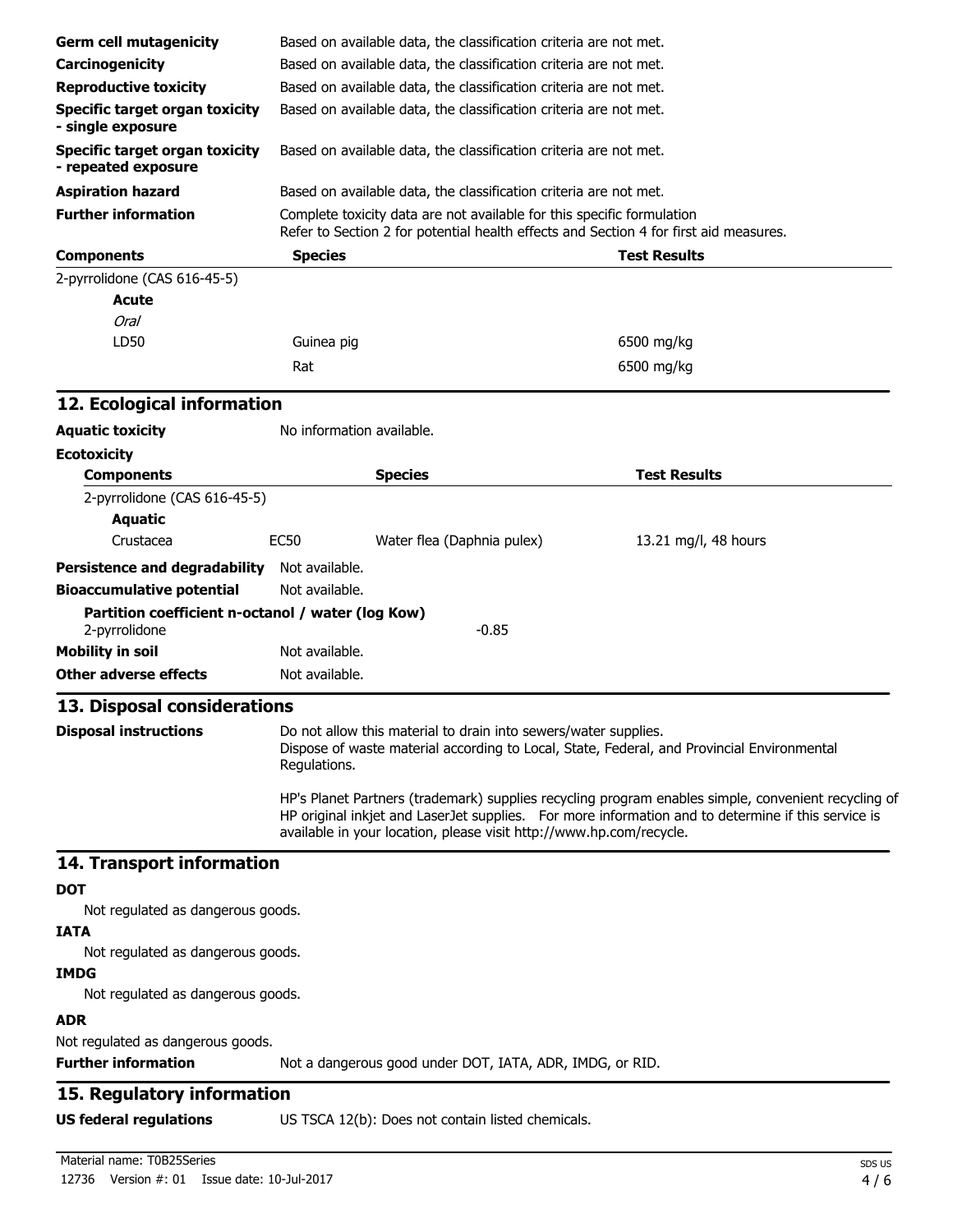| Not regulated.                                                                                                                                                                                                                                                                                                                                                                                                                                                                                                                            |  |
|-------------------------------------------------------------------------------------------------------------------------------------------------------------------------------------------------------------------------------------------------------------------------------------------------------------------------------------------------------------------------------------------------------------------------------------------------------------------------------------------------------------------------------------------|--|
|                                                                                                                                                                                                                                                                                                                                                                                                                                                                                                                                           |  |
| <b>CERCLA Hazardous Substance List (40 CFR 302.4)</b><br>Not listed.                                                                                                                                                                                                                                                                                                                                                                                                                                                                      |  |
| <b>SARA 304 Emergency release notification</b>                                                                                                                                                                                                                                                                                                                                                                                                                                                                                            |  |
| Not regulated.                                                                                                                                                                                                                                                                                                                                                                                                                                                                                                                            |  |
| OSHA Specifically Regulated Substances (29 CFR 1910.1001-1050)                                                                                                                                                                                                                                                                                                                                                                                                                                                                            |  |
| Not listed.                                                                                                                                                                                                                                                                                                                                                                                                                                                                                                                               |  |
| <b>Superfund Amendments and Reauthorization Act of 1986 (SARA)</b>                                                                                                                                                                                                                                                                                                                                                                                                                                                                        |  |
| <b>Hazard categories</b><br>Immediate Hazard - No<br>Delayed Hazard - No                                                                                                                                                                                                                                                                                                                                                                                                                                                                  |  |
| Fire Hazard - No                                                                                                                                                                                                                                                                                                                                                                                                                                                                                                                          |  |
| Pressure Hazard - No<br>Reactivity Hazard - No                                                                                                                                                                                                                                                                                                                                                                                                                                                                                            |  |
| <b>SARA 302 Extremely hazardous substance</b>                                                                                                                                                                                                                                                                                                                                                                                                                                                                                             |  |
| Not listed.                                                                                                                                                                                                                                                                                                                                                                                                                                                                                                                               |  |
| <b>SARA 311/312</b><br>No                                                                                                                                                                                                                                                                                                                                                                                                                                                                                                                 |  |
| <b>Hazardous chemical</b>                                                                                                                                                                                                                                                                                                                                                                                                                                                                                                                 |  |
| <b>Other federal regulations</b>                                                                                                                                                                                                                                                                                                                                                                                                                                                                                                          |  |
| <b>Safe Drinking Water Act</b><br>Not regulated.<br>(SDWA)                                                                                                                                                                                                                                                                                                                                                                                                                                                                                |  |
| <b>US state regulations</b>                                                                                                                                                                                                                                                                                                                                                                                                                                                                                                               |  |
| <b>US. Massachusetts RTK - Substance List</b>                                                                                                                                                                                                                                                                                                                                                                                                                                                                                             |  |
| 2-pyrrolidone (CAS 616-45-5)<br>US. New Jersey Worker and Community Right-to-Know Act                                                                                                                                                                                                                                                                                                                                                                                                                                                     |  |
| Not listed.                                                                                                                                                                                                                                                                                                                                                                                                                                                                                                                               |  |
| US. Pennsylvania Worker and Community Right-to-Know Law<br>2-pyrrolidone (CAS 616-45-5)                                                                                                                                                                                                                                                                                                                                                                                                                                                   |  |
| <b>US. Rhode Island RTK</b>                                                                                                                                                                                                                                                                                                                                                                                                                                                                                                               |  |
| Not regulated.                                                                                                                                                                                                                                                                                                                                                                                                                                                                                                                            |  |
| <b>US. California Proposition 65</b><br>Not Listed.                                                                                                                                                                                                                                                                                                                                                                                                                                                                                       |  |
| <b>Other information</b><br>VOC content (less water, less exempt compounds) = $758$ g/L (U.S. requirement, not for emissions)                                                                                                                                                                                                                                                                                                                                                                                                             |  |
| VOC data based on formulation (Organic compounds minus solids)                                                                                                                                                                                                                                                                                                                                                                                                                                                                            |  |
| <b>Regulatory information</b><br>All chemical substances in this HP product have been notified or are exempt from notification under                                                                                                                                                                                                                                                                                                                                                                                                      |  |
| chemical substances notification laws in the following countries: US (TSCA), EU (EINECS/ELINCS),<br>Switzerland, Canada (DSL/NDSL), Australia, Japan, Philippines, South Korea, New Zealand, and<br>China.                                                                                                                                                                                                                                                                                                                                |  |
| 16. Other information, including date of preparation or last revision                                                                                                                                                                                                                                                                                                                                                                                                                                                                     |  |
| <b>Issue date</b><br>10-Jul-2017                                                                                                                                                                                                                                                                                                                                                                                                                                                                                                          |  |
| <b>Version #</b><br>01                                                                                                                                                                                                                                                                                                                                                                                                                                                                                                                    |  |
|                                                                                                                                                                                                                                                                                                                                                                                                                                                                                                                                           |  |
| <b>Disclaimer</b><br>This Safety Data Sheet document is provided without charge to customers of HP. Data is the most<br>current known to HP at the time of preparation of this document and is believed to be accurate. It<br>should not be construed as guaranteeing specific properties of the products as described or<br>suitability for a particular application. This document was prepared to the requirements of the<br>jurisdiction specified in Section 1 above and may not meet regulatory requirements in other<br>countries. |  |
| <b>Revision Information</b><br>1. Product and Company Identification: Alternate Trade Names                                                                                                                                                                                                                                                                                                                                                                                                                                               |  |
| <b>Manufacturer information</b><br>HP Inc.<br>1501 Page Mill Road<br>Palo Alto, CA 94304-1112 US<br>Direct 1-650-857-5020                                                                                                                                                                                                                                                                                                                                                                                                                 |  |